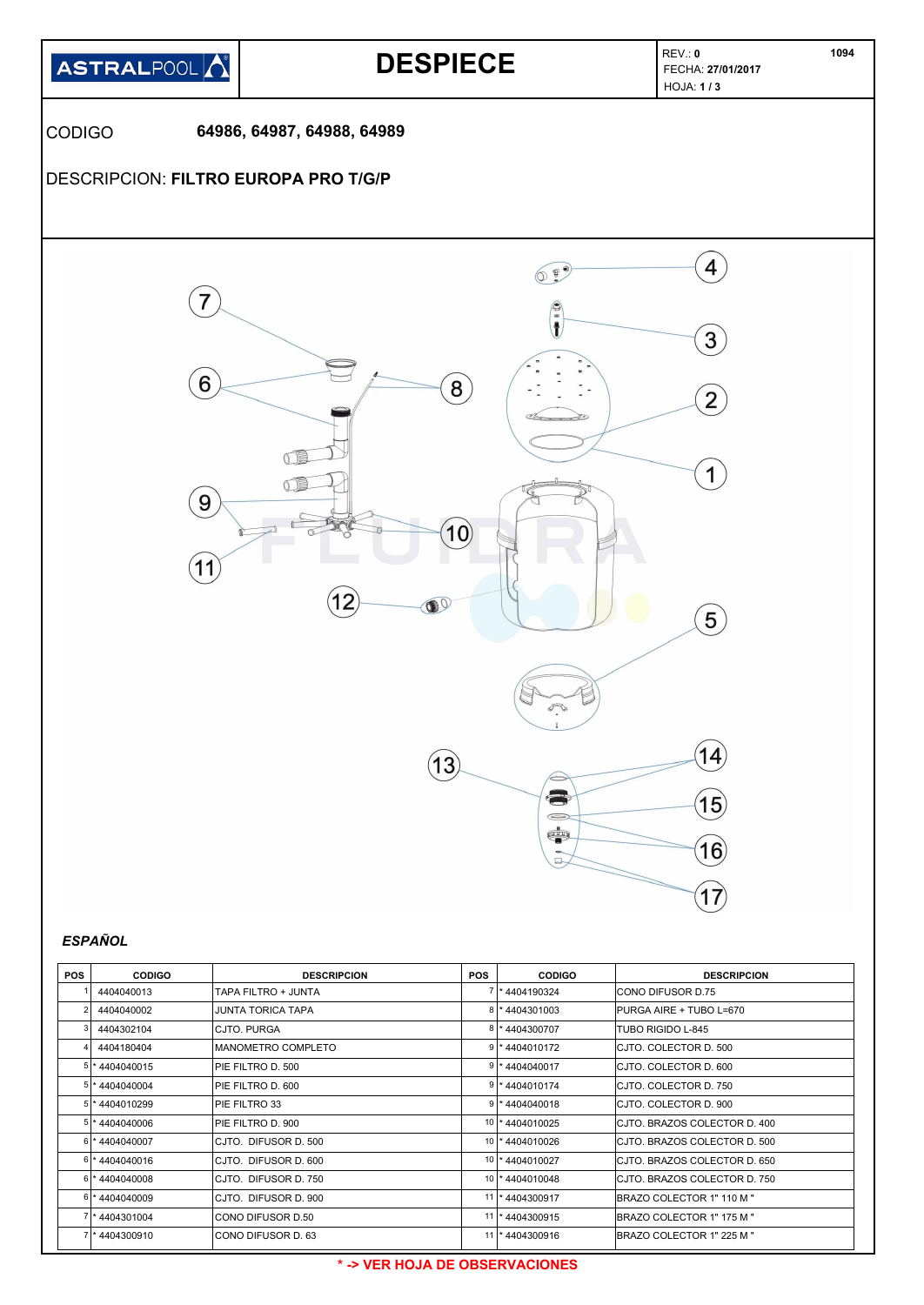

# **DESPIECE FECHA: 27/01/2017**

REV.: **0** HOJA: **2 / 3** 

CODIGO **64986, 64987, 64988, 64989**

DESCRIPCION: **FILTRO EUROPA PRO T/G/P**

|                 | 11 * 4404290109   | <b>IBRAZO COLECTOR 1" 265 M "</b>           | 14              | 4404040011 | <b>ITAPA VACIADO ARENA</b>       |
|-----------------|-------------------|---------------------------------------------|-----------------|------------|----------------------------------|
| 12 <sub>1</sub> | *4404040103       | <b>IRACORD 1 1/2" + JUNTA TORIC "</b>       | 15              | 4404180108 | <b>JUNTA PLANA FILTRO</b>        |
|                 | 12 * 4404040112   | <b>RACORD SALIDA 2" + JUNTA TORIC "</b>     | 16 <sub>1</sub> | 4404290106 | <b>ITUERCA DESCARGA EXTERIOR</b> |
|                 | 12   * 4404290108 | <b>IRACOR SALIDA 2 1/2" + JUNTA TORIC "</b> |                 | 4404040012 | <b>NALVULA DE SEGURIDAD</b>      |
| 13 <sub>l</sub> | 4404040010        | IDESCARGA ARENA-AGUA                        |                 |            |                                  |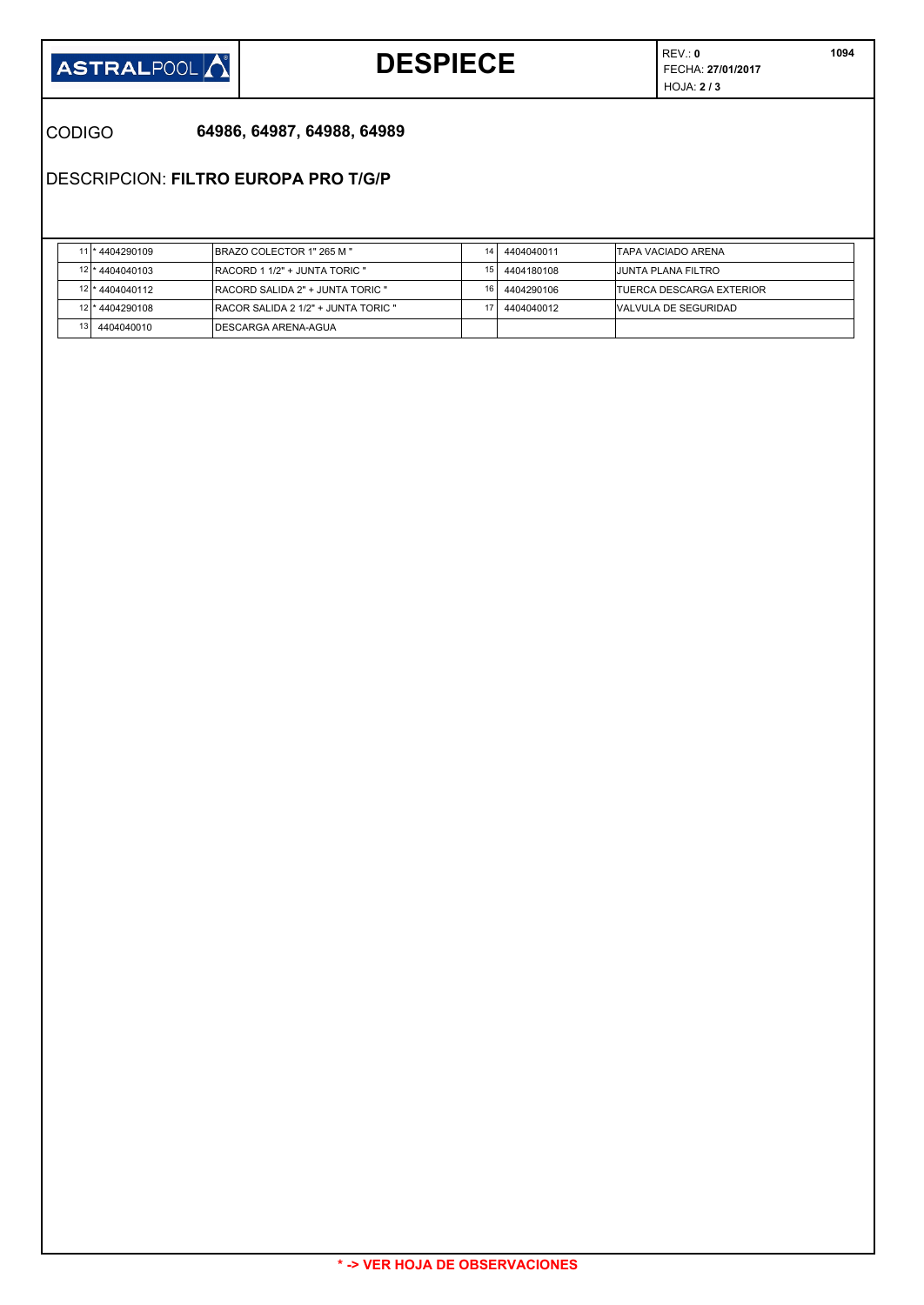

## **DESPIECE FECHA: 27/01/2017**

REV.: **0** HOJA: **3 / 3** 

CODIGO **64986, 64987, 64988, 64989**

DESCRIPCION: **FILTRO EUROPA PRO T/G/P**

### **OBSERVACIONES**

| POS | <b>CODIGO</b> | <b>OBSERVACIONES</b>      |
|-----|---------------|---------------------------|
| 5   | 4404010299    | PARA: 64988               |
| 5   | 4404040004    | PARA: 64987               |
| 5   | 4404040006    | PARA: 64989               |
| 5   | 4404040015    | PARA: 64986               |
| 6   | 4404040007    | PARA: 64986               |
| 6   | 4404040008    | PARA: 64988               |
| 6   | 4404040009    | PARA: 64989               |
| 6   | 4404040016    | PARA: 64987               |
| 7   | 4404190324    | PARA: 64989               |
| 7   | 4404300910    | PARA: 64987, 64988        |
| 7   | 4404301004    | PARA: 64986               |
| 8   | 4404300707    | PARA: 64989               |
| 8   | 4404301003    | PARA: 64986, 64987, 64988 |
| 9   | 4404010172    | PARA: 64986               |
| 9   | 4404010174    | PARA: 64988               |
| 9   | 4404040017    | PARA: 64987               |
| 9   | 4404040018    | PARA: 64989               |
| 10  | 4404010025    | PARA: 64986               |
| 10  | 4404010026    | PARA: 64987               |
| 10  | 4404010027    | PARA: 64988               |
| 10  | 4404010048    | PARA: 64989               |
| 11  | 4404290109    | PARA: 64989 [6UT]         |
| 11  | 4404300915    | PARA: 64987 [4UT]         |
| 11  | 4404300916    | PARA: 64988 [6UT]         |
| 11  | 4404300917    | PARA: 64986 [4UT]         |
| 12  | 4404040103    | PARA: 64986               |
| 12  | 4404040112    | PARA: 64987, 64988        |
| 12  | 4404290108    | PARA: 64989               |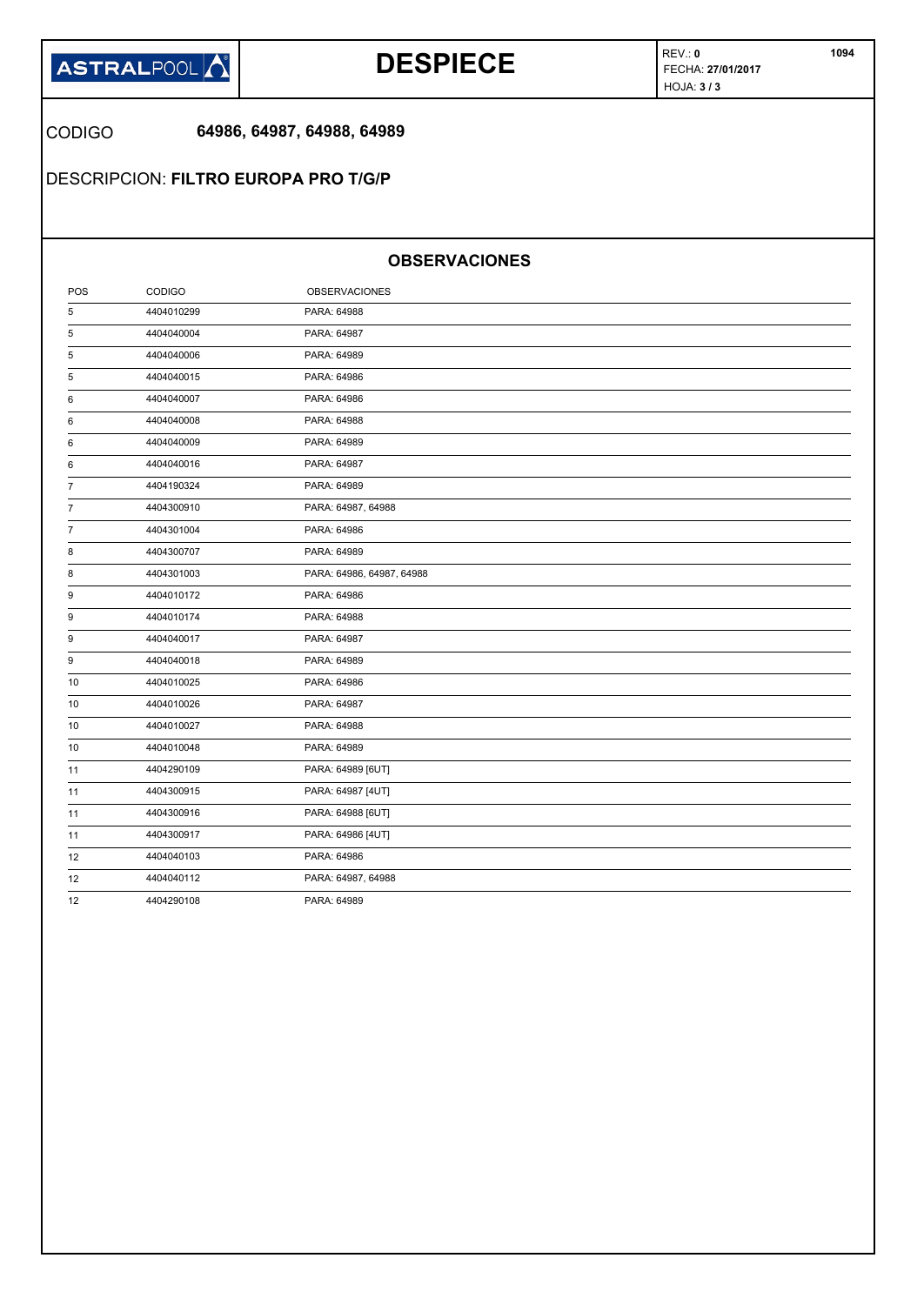

| <b>POS</b> | <b>CODE</b>       | <b>DESCRIPTION</b>               | <b>POS</b> | <b>CODE</b>             | <b>DESCRIPTION</b>                   |
|------------|-------------------|----------------------------------|------------|-------------------------|--------------------------------------|
|            | 4404040013        | COUVERCLE FILTRE + JOINT         |            | 1* 4404190324           | IDIFUSOR CONIQUE SUPÉRIOR D. 75      |
|            | 4404040002        | JOINT TORIQUE COUVERCLE          |            | <sup>*</sup> 4404301003 | PURGE AIR + TUBE L=670               |
|            | 4404302104        | <b>ENSEMBLE PURGE</b>            |            | 8 * 4404300707          | <b>TUBE RIGIDE L-845</b>             |
|            | 4404180404        | <b>IMANOMETRE COMPLET</b>        |            | $9$  * 4404010172       | <b>ENSEMBLE COLLECTEUR D. 500</b>    |
|            | 5 * 4404040015    | SOCLE FILTRE D. 500              |            | 9 * 4404040017          | ENSEMBLE COLLECTEUR D. 600           |
|            | 5 * 4404040004    | SOCLE FILTRE D. 600              |            | 9 * 4404010174          | <b>ENSEMBLE COLLECTEUR D. 750</b>    |
|            | $5$  * 4404010299 | <b>SOCLE FILTRE 33</b>           |            | $9$   * 4404040018      | <b>ENSEMBLE COLLECTEUR D. 900</b>    |
|            | 5 * 4404040006    | SOCLE FILTRE D. 900              |            | 10 * 4404010025         | ENSEMBLE BRAS DE REPARTITEUR D. 400  |
|            | 6 * 4404040007    | <b>ENSEMBLE DIFFUSEUR D. 500</b> |            | 10 * 4404010026         | ENSEMBLE BRAS DE REPARTITEUR D. 500  |
|            | 6 * 4404040016    | ENSEMBLE DIFFUSEUR D. 600        |            | 10 * 4404010027         | ENSEMBLE BRAS DE REPARTITEUR D. 650  |
|            | $6$  * 4404040008 | ENSEMBLE DIFFUSEUR D. 750        |            | 10 * 4404010048         | IENSEMBLE BRAS DE REPARTITEUR D. 750 |
|            | 6 *4404040009     | ENSEMBLE DIFFUSEUR D. 900        |            | 11  * 4404300917        | BRAS DE REPARTITEUR 1" 110 M "       |
|            | 7 * 4404301004    | IDIFUSOR CONIQUE SUPÉRIOR D. 50  |            | 11  * 4404300915        | BRAS DE REPARTITEUR 1" 175 M "       |
|            | 7 * 4404300910    | DIFUSOR CONIQUE SUPÉRIOR D. 63   |            | 11  * 4404300916        | BRAS DE REPARTITEUR 1" 225 M "       |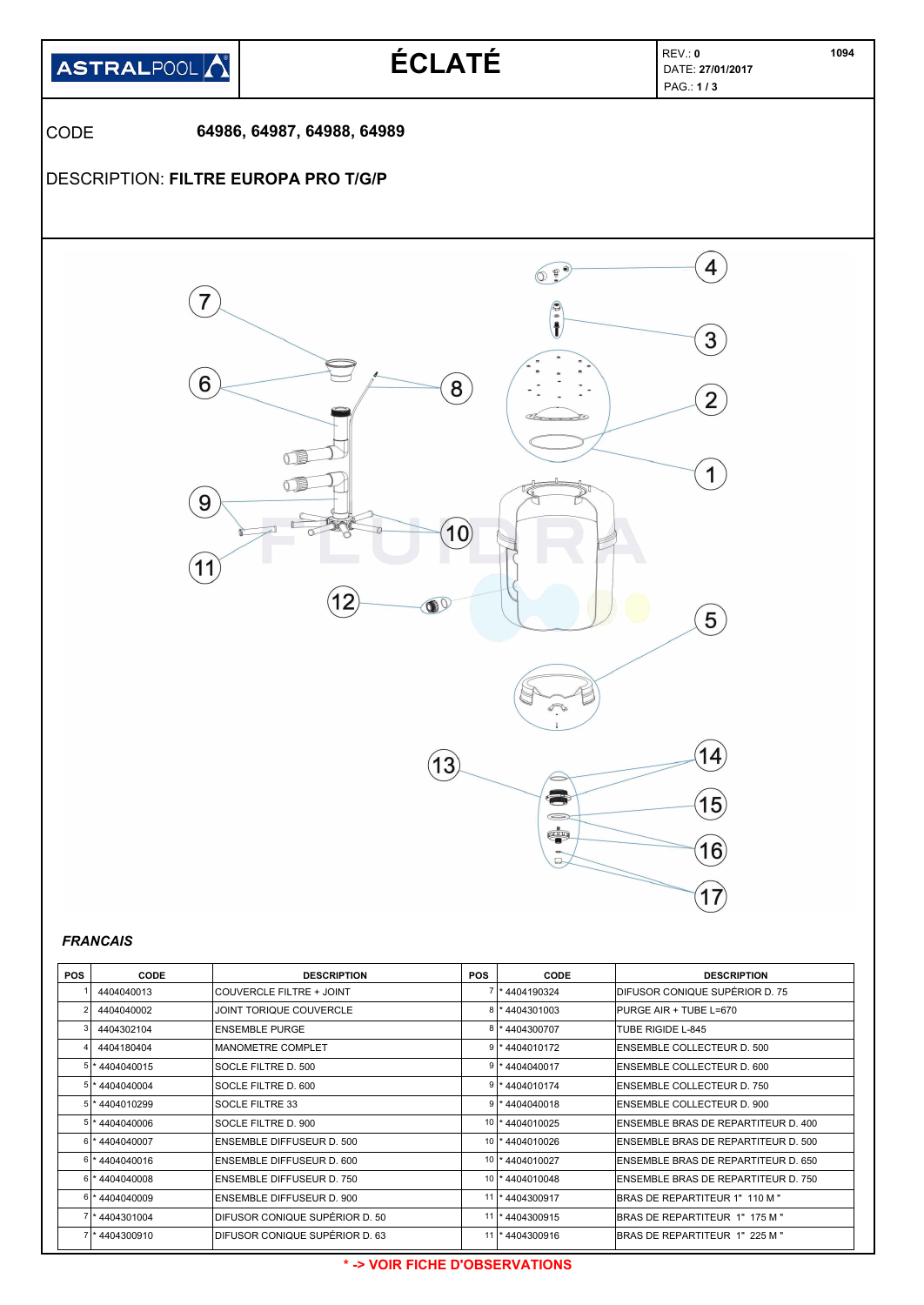

# $ÉCLATÉ$

REV.: **0** PAG.: **2 / 3** 

CODE **64986, 64987, 64988, 64989**

DESCRIPTION: **FILTRE EUROPA PRO T/G/P**

|     | *4404290109     | <b>BRAS DE REPARTITEUR 1" 265 M/M "</b>      | 14. | 4404040011 | BOUCHON PURGE SABLE        |
|-----|-----------------|----------------------------------------------|-----|------------|----------------------------|
|     | 12 * 4404040103 | <b>IRACCORD 1 1/2" + JOINT TORIQU "</b>      | 15  | 4404180108 | <b>JOINT PLAT FILTRE</b>   |
|     | 12 * 4404040112 | <b>IRACCORD SORTIE 2" + JOINT TORIQU "</b>   | 16  | 4404290106 | RACCORD DÉCHARGE EXTÉRIEUR |
|     | 12 * 4404290108 | <b>RACCOR SORTIE 2 1/2" + JOINT TORIQU "</b> |     | 4404040012 | VANNE DE SÉCURITÉ          |
| 131 | 4404040010      | IDÉCHARGE DE SABLE - EAU                     |     |            |                            |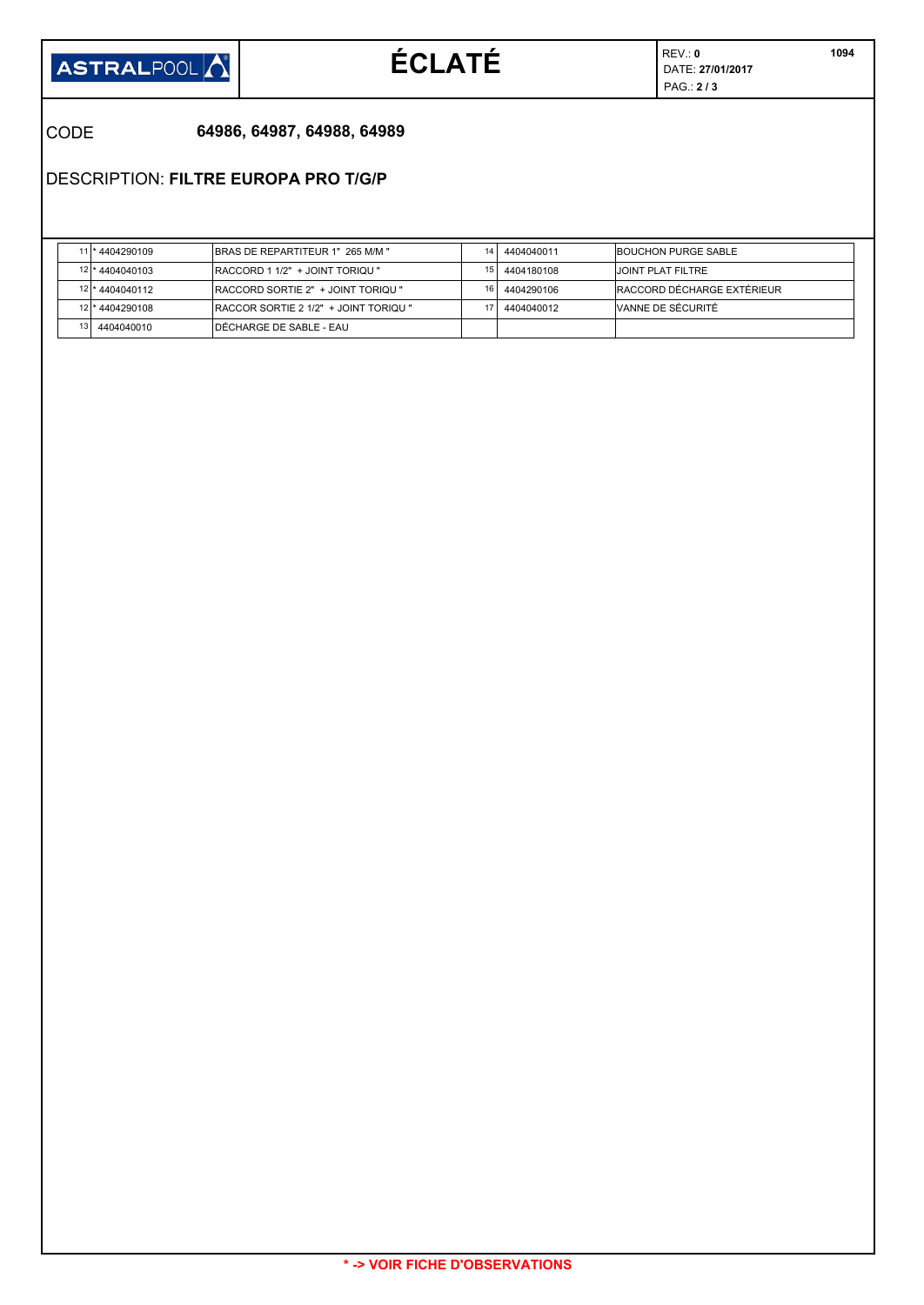

# $ÉCLATÉ$

REV.: **0** PAG.: **3 / 3** 

### CODE **64986, 64987, 64988, 64989**

DESCRIPTION: **FILTRE EUROPA PRO T/G/P**

### **OBSERVATIONS**

| POS            | CODE       | <b>OBSERVATIONS</b>       |
|----------------|------------|---------------------------|
| 5              | 4404010299 | POUR: 64988               |
| 5              | 4404040004 | POUR: 64987               |
| 5              | 4404040006 | POUR: 64989               |
| 5              | 4404040015 | POUR: 64986               |
| 6              | 4404040007 | POUR: 64986               |
| 6              | 4404040008 | POUR: 64988               |
| 6              | 4404040009 | POUR: 64989               |
| 6              | 4404040016 | POUR: 64987               |
| $\overline{7}$ | 4404190324 | POUR: 64989               |
| 7              | 4404300910 | POUR: 64987, 64988        |
| 7              | 4404301004 | POUR: 64986               |
| 8              | 4404300707 | POUR: 64989               |
| 8              | 4404301003 | POUR: 64986, 64987, 64988 |
| 9              | 4404010172 | POUR: 64986               |
| 9              | 4404010174 | POUR: 64988               |
| 9              | 4404040017 | POUR: 64987               |
| 9              | 4404040018 | POUR: 64989               |
| 10             | 4404010025 | POUR: 64986               |
| 10             | 4404010026 | POUR: 64987               |
| 10             | 4404010027 | POUR: 64988               |
| 10             | 4404010048 | POUR: 64989               |
| 11             | 4404290109 | POUR: 64989 [6UT]         |
| 11             | 4404300915 | POUR: 64987 [4UT]         |
| 11             | 4404300916 | POUR: 64988 [6UT]         |
| 11             | 4404300917 | POUR: 64986 [4UT]         |
| 12             | 4404040103 | POUR: 64986               |
| 12             | 4404040112 | POUR: 64987, 64988        |
| 12             | 4404290108 | POUR: 64989               |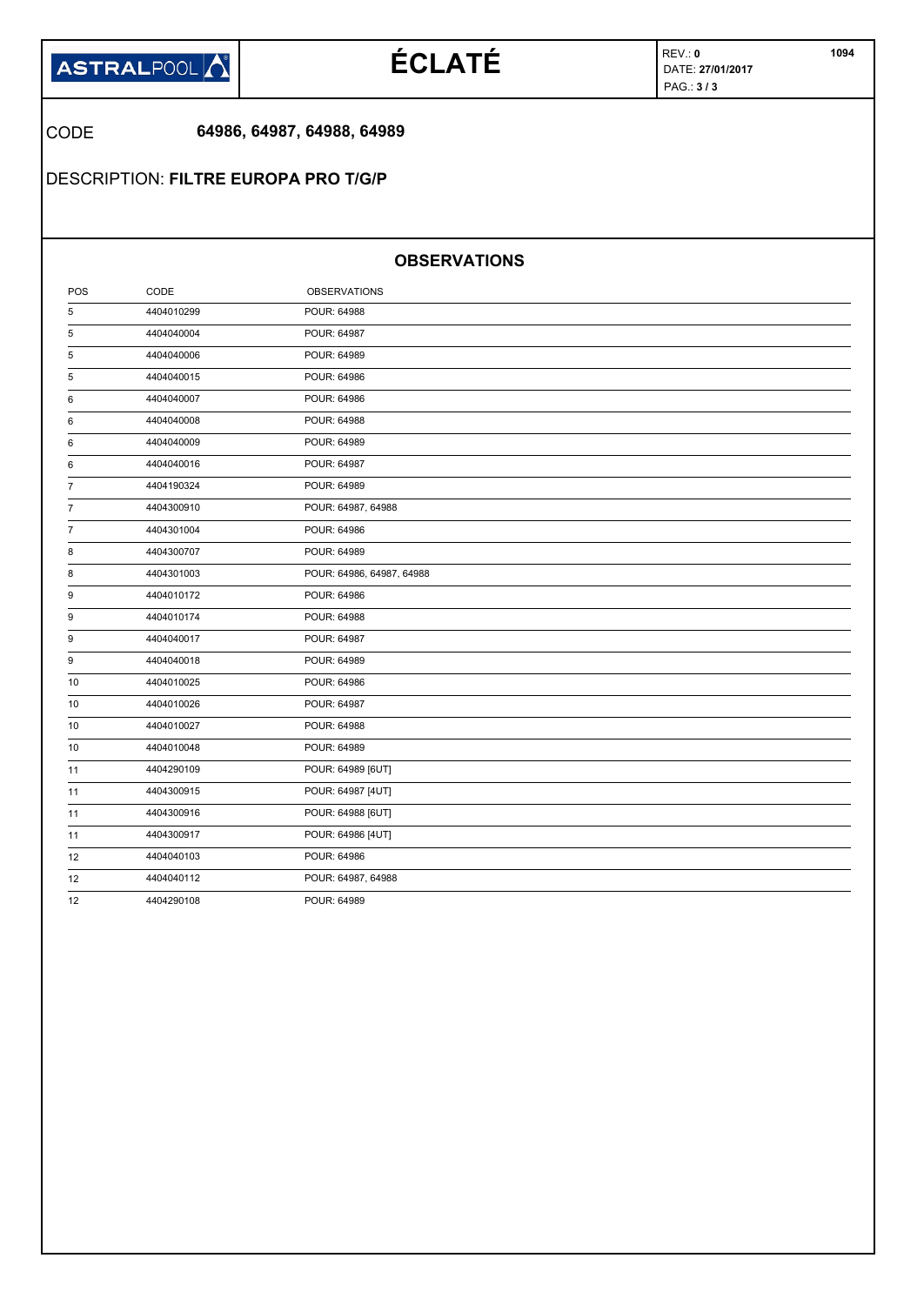

## **PARTS BREAKDOWN**

REV.: **0** SHEET: **1 / 3** 

CODE **64986, 64987, 64988, 64989**

### DESCRIPTION: **EUROPA PRO FILTER T/G/P**



#### *ENGLISH*

| <b>POS</b> | <b>CODE</b>       | <b>DESCRIPTION</b>           | <b>POS</b> | CODE               | <b>DESCRIPTION</b>            |
|------------|-------------------|------------------------------|------------|--------------------|-------------------------------|
|            | 4404040013        | IFILTER LID + GASKET         |            | 7 * 4404190324     | <b>IDIFFUSER CONE D. 75</b>   |
|            | 4404040002        | LID 'O' RING                 | 8          | *4404301003        | AIR PURGE + PIPE L=670        |
|            | 4404302104        | <b>DRAIN SET</b>             |            | * 4404300707       | RIGID PIPE L-845              |
|            | 4404180404        | COMPLETE PRESSURE GAUGE UNIT |            | *4404010172        | MANIFOLD ASSEMBLY D. 500      |
|            | 5 * 4404040015    | IFILTER BASE D. 500          |            | *4404040017        | IMANIFOLD ASSEMBLY D. 600     |
|            | 5 * 4404040004    | FILTER BASE D. 600           |            | $9$  * 4404010174  | MANIFOLD ASSEMBLY D. 750      |
|            | $5$  * 4404010299 | IFILTER BASE 33              |            | $9$   * 4404040018 | IMANIFOLD ASSEMBLY D. 900     |
|            | 5 * 4404040006    | FILTER BASE D. 900           |            | 10 * 4404010025    | MANIFOLD ARM ASSEMBLY D. 400  |
|            | 6 *4404040007     | DIFFUSER ASSEMBLY D. 500     |            | 10   * 4404010026  | MANIFOLD ARM ASSEMBLY D. 500  |
|            | 6 * 4404040016    | DIFFUSER ASSEMBLY D. 600     |            | 10   * 4404010027  | IMANIFOLD ARM ASSEMBLY D. 650 |
|            | $6$ * 4404040008  | DIFFUSER ASSEMBLY D. 750     |            | 10 * 4404010048    | MANIFOLD ARM ASSEMBLY D. 750  |
|            | 6 *4404040009     | DIFFUSER ASSEMBLY D. 900     |            | 11  * 4404300917   | IMANIFOLD ARM 1" 110 M "      |
|            | 7 * 4404301004    | DIFFUSER CONE D. 50          |            | 11 * 4404300915    | MANIFOLD ARM 1" 175 M "       |
|            | 4404300910        | DIFFUSER CONE D. 63          | 11         | * 4404300916       | MANIFOLD ARM 1" 225 M "       |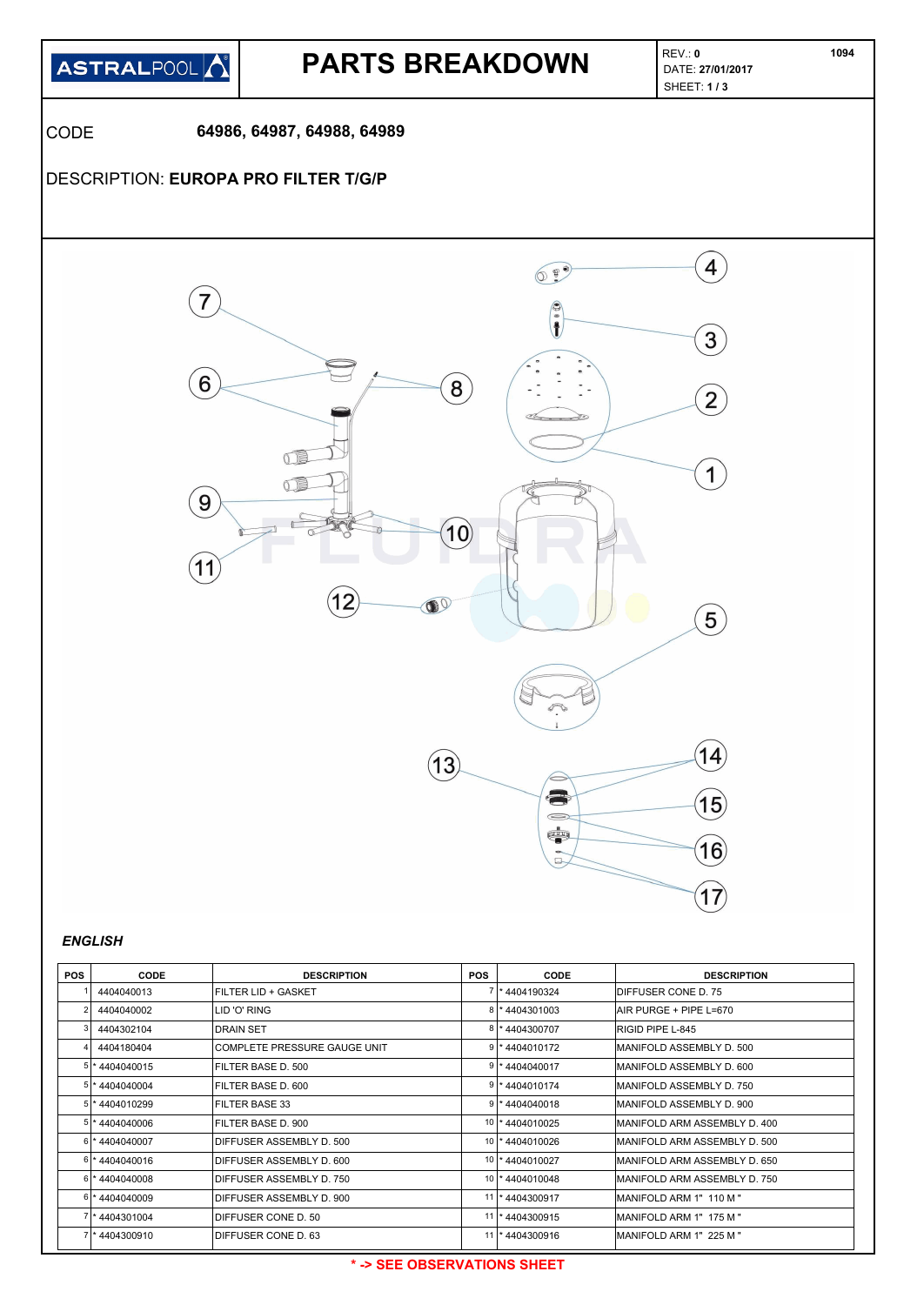

# **PARTS BREAKDOWN DATE: 27/01/2017**

REV.: **0** SHEET: **2 / 3**   **1094**

CODE **64986, 64987, 64988, 64989**

DESCRIPTION: **EUROPA PRO FILTER T/G/P**

|  | 11 * 4404290109 | ICOLLECTOR ARM 1" 265 M "           | 14              | 4404040011 | <b>SAND DRAINAGE COVER</b>          |
|--|-----------------|-------------------------------------|-----------------|------------|-------------------------------------|
|  | 12 * 4404040103 | $FITTING 1 1/2" + O'RIN"$           | 15 I            | 4404180108 | <b>FILTER FLAT GASKET</b>           |
|  | 12 * 4404040112 | 2" OUTLET FITTING + O'RIN "         | 16 <sub>1</sub> | 4404290106 | <b>ISCREWDISCHARGE PORT EXTEROR</b> |
|  | 12 * 4404290108 | <b>OUTLETUNION 2 1/2" + O-RIN "</b> |                 | 4404040012 | <b>ISAFETY VALVE</b>                |
|  | 4404040010      | ISAND - WATER UNLOAD                |                 |            |                                     |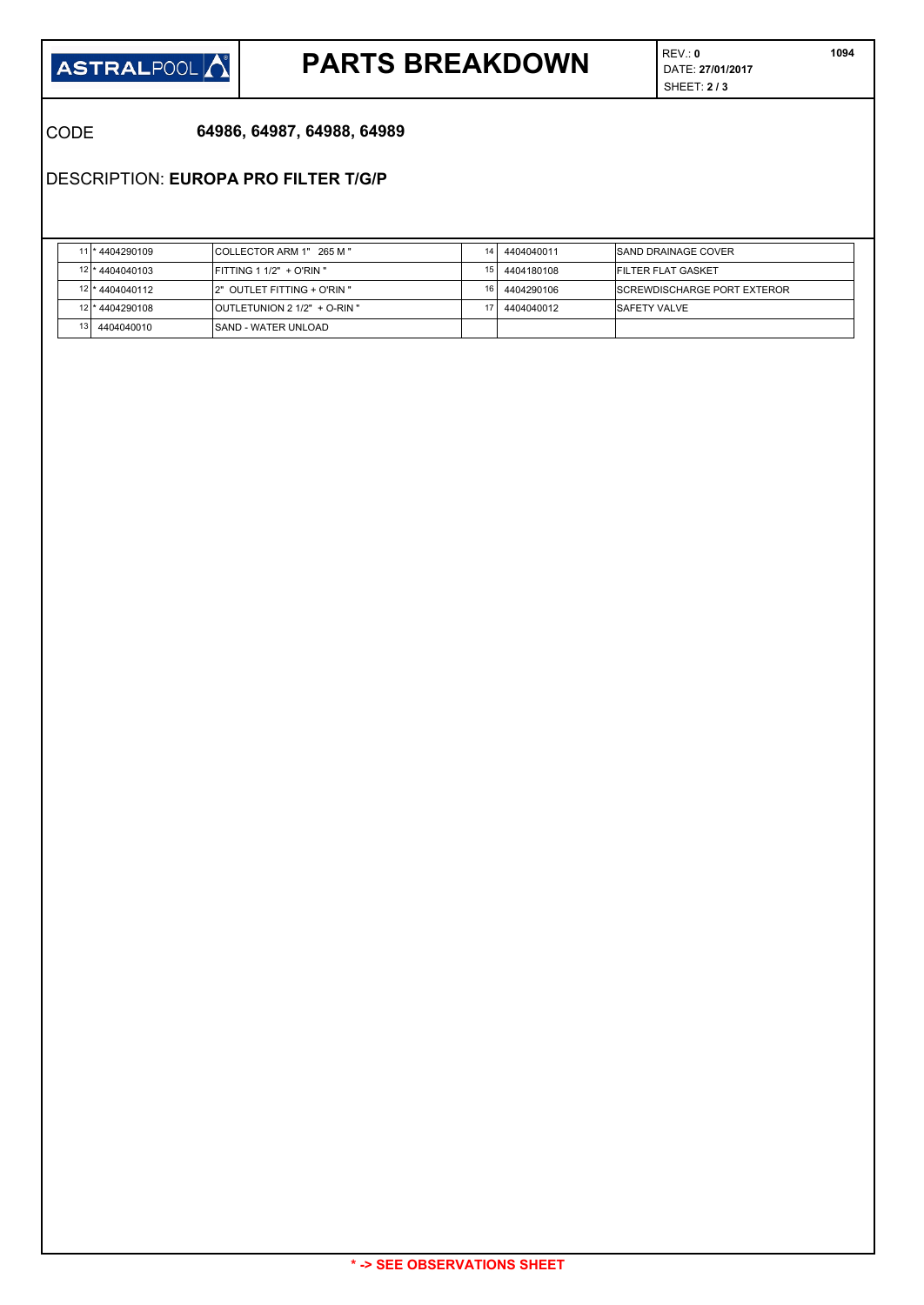

## **PARTS BREAKDOWN DATE:** 27/01/2017

REV.: **0** SHEET: **3 / 3** 

CODE **64986, 64987, 64988, 64989**

DESCRIPTION: **EUROPA PRO FILTER T/G/P**

#### **OBSERVATIONS**

| POS            | CODE       | <b>OBSERVATIONS</b>      |  |
|----------------|------------|--------------------------|--|
| 5              | 4404010299 | FOR: 64988               |  |
| 5              | 4404040004 | FOR: 64987               |  |
| 5              | 4404040006 | FOR: 64989               |  |
| 5              | 4404040015 | FOR: 64986               |  |
| 6              | 4404040007 | FOR: 64986               |  |
| 6              | 4404040008 | FOR: 64988               |  |
| 6              | 4404040009 | FOR: 64989               |  |
| 6              | 4404040016 | FOR: 64987               |  |
| 7              | 4404190324 | FOR: 64989               |  |
| $\overline{7}$ | 4404300910 | FOR: 64987, 64988        |  |
| $\overline{7}$ | 4404301004 | FOR: 64986               |  |
| 8              | 4404300707 | FOR: 64989               |  |
| 8              | 4404301003 | FOR: 64986, 64987, 64988 |  |
| 9              | 4404010172 | FOR: 64986               |  |
| 9              | 4404010174 | FOR: 64988               |  |
| 9              | 4404040017 | FOR: 64987               |  |
| 9              | 4404040018 | FOR: 64989               |  |
| 10             | 4404010025 | FOR: 64986               |  |
| 10             | 4404010026 | FOR: 64987               |  |
| 10             | 4404010027 | FOR: 64988               |  |
| 10             | 4404010048 | FOR: 64989               |  |
| 11             | 4404290109 | FOR: 64989 [6UT]         |  |
| 11             | 4404300915 | FOR: 64987 [4UT]         |  |
| 11             | 4404300916 | FOR: 64988 [6UT]         |  |
| 11             | 4404300917 | FOR: 64986 [4UT]         |  |
| 12             | 4404040103 | FOR: 64986               |  |
| 12             | 4404040112 | FOR: 64987, 64988        |  |
| 12             | 4404290108 | FOR: 64989               |  |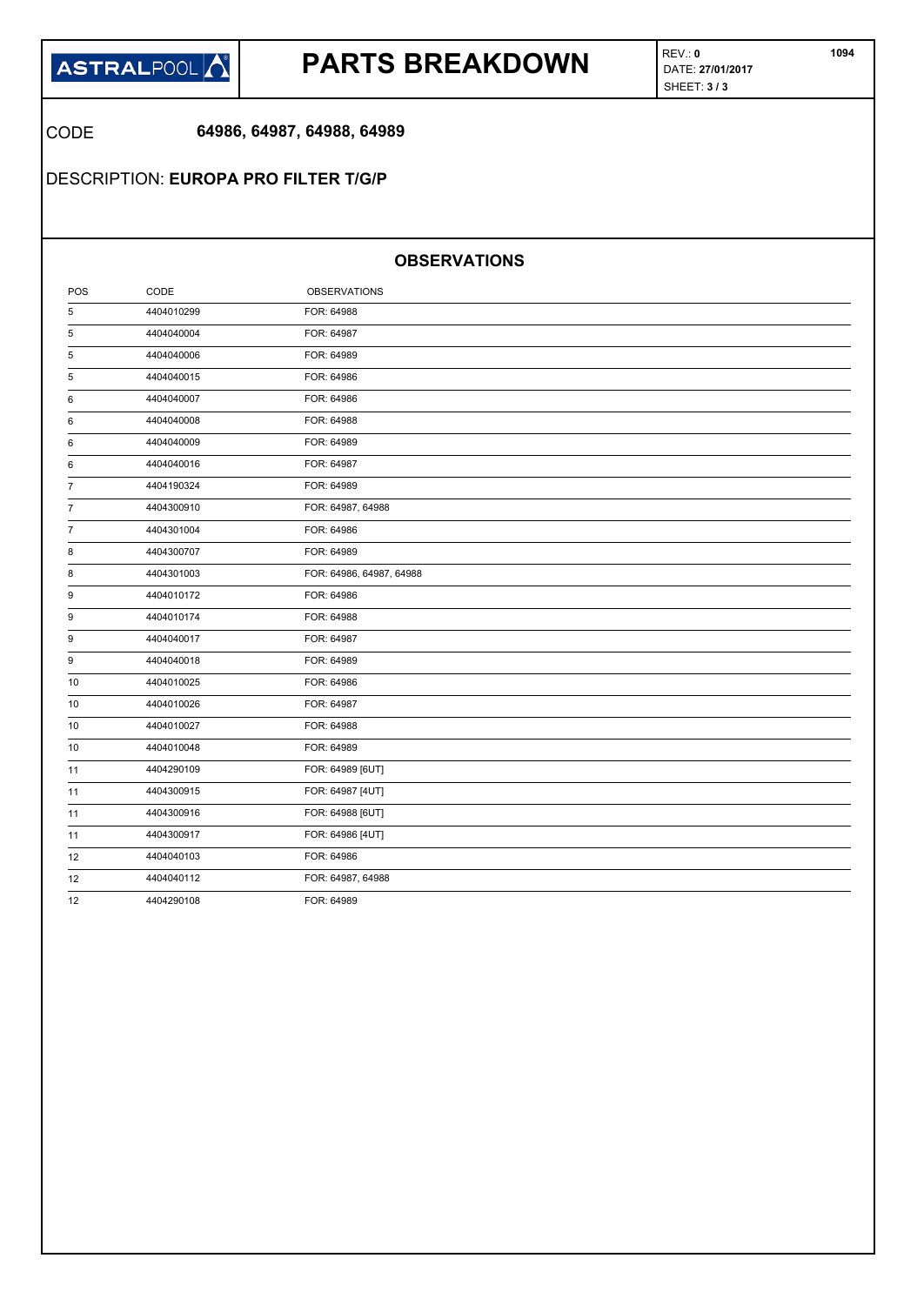

| <b>POS</b> | <b>CODICE</b>     | <b>DESCRIZIONE</b>             | <b>POS</b> | <b>CODICE</b>     | <b>DESCRIZIONE</b>                   |
|------------|-------------------|--------------------------------|------------|-------------------|--------------------------------------|
|            | 4404040013        | COPERCHIO FILTRO + GUARNIZIONE |            | * 4404190324      | ICONO DIFFUSORE D. 75                |
|            | 4404040002        | O-RING COPERCHIO               |            | 4404301003        | SPURGO ARIA + TUBO L=670             |
|            | 4404302104        | KIT SCARICO                    |            | 4404300707        | TUBO RIGIDO L-845                    |
|            | 4404180404        | <b>MANOMETRO COMPLETO</b>      |            | $9$  * 4404010172 | KIT COLLETTORE D. 500                |
| 5 I        | * 4404040015      | BASE FILTRO D. 500             |            | 4404040017        | KIT COLLETTORE D. 600                |
|            | 5 * 4404040004    | BASE FILTRO D. 600             |            | 9 * 4404010174    | KIT COLLETTORE D. 750                |
|            | $5$  * 4404010299 | <b>BASE FILTRO 33</b>          |            | *4404040018       | KIT COLLETTORE D. 900                |
|            | $5$ * 4404040006  | BASE FILTRO D. 900             |            | 10 * 4404010025   | GRUPPO CANDELOTTO COLLECTORE D. 400  |
|            | 6 * 4404040007    | RACCORDO DIFFUSORE D. 500      | 10         | * 4404010026      | GRUPPO CANDELOTTO COLLECTORE D. 500  |
|            | 6 * 4404040016    | RACCORDO DIFFUSORE D. 600      |            | 10   * 4404010027 | IGRUPPO CANDELOTTO COLLECTORE D. 650 |
|            | $6$  * 4404040008 | RACCORDO DIFFUSORE D. 750      |            | 10   * 4404010048 | IGRUPPO CANDELOTTO COLLECTORE D. 750 |
|            | 6 *4404040009     | RACCORDO DIFFUSORE D. 900      |            | 11  * 4404300917  | CANDELOTTO COLLECTORE 1" 110 M "     |
|            | * 4404301004      | CONO DIFFUSORE D. 50           | 11         | *4404300915       | ICANDELOTTO COLLECTORE 1" 175 M "    |
|            | 4404300910        | CONO DIFFUSORE D. 63           |            | 11  * 4404300916  | CANDELOTTO COLLECTORE 1" 225 M "     |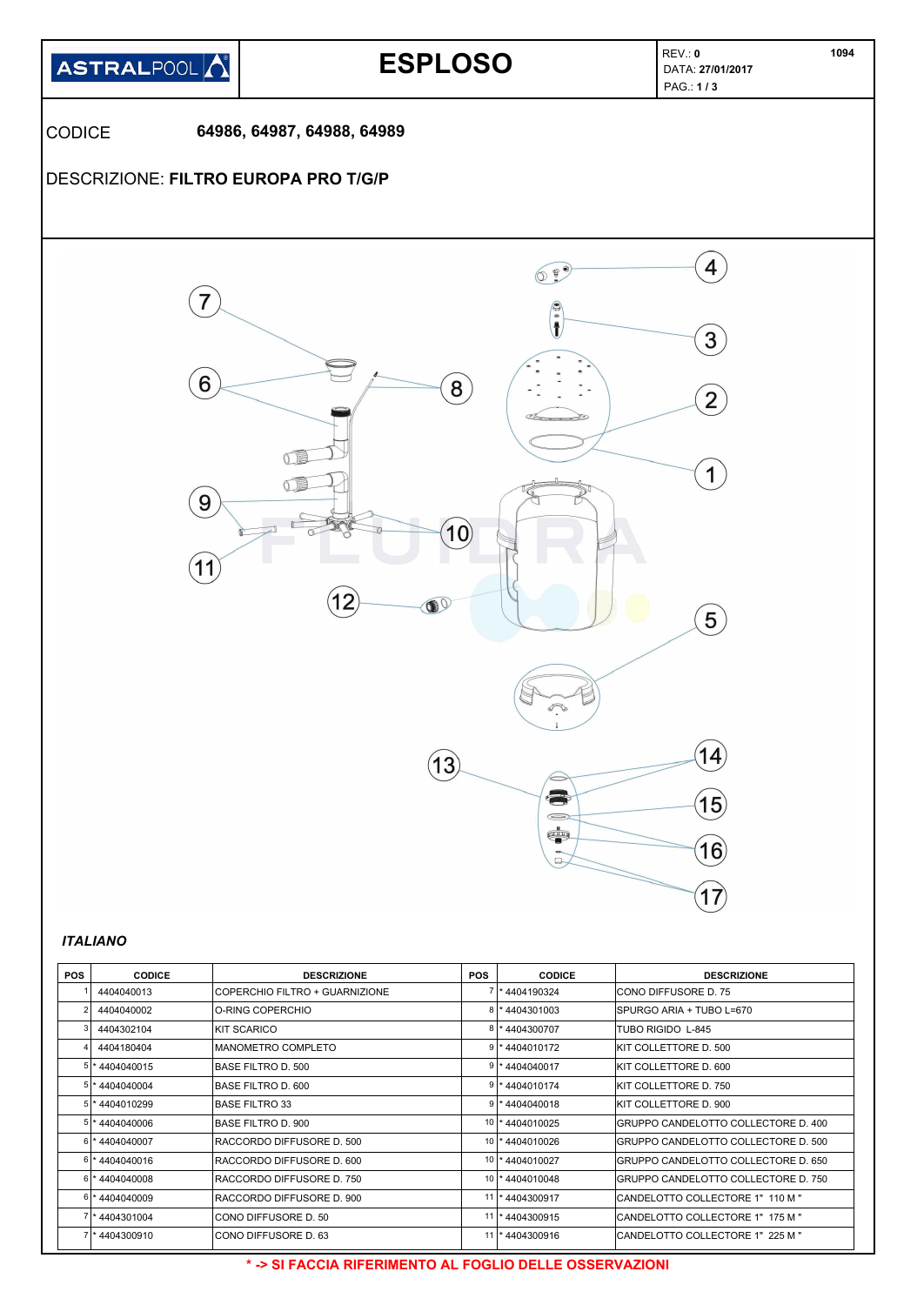

# **ESPLOSO DATA:** 27/01/2017

REV.: **0** PAG.: **2 / 3** 

### CODICE **64986, 64987, 64988, 64989**

DESCRIZIONE: **FILTRO EUROPA PRO T/G/P**

|                 | 11 * 4404290109 | CANDELOTTO 1" 265 M/M "                  | 14 | 4404040011 | <b>ICOPERCHIO SVUOTAMENTO SABBIA</b> |
|-----------------|-----------------|------------------------------------------|----|------------|--------------------------------------|
|                 | 12 * 4404040103 | $RACCORDO 1 1/2" + O-RIN"$               | 15 | 4404180108 | <b>IGUARNIZIONE PIANA FILTRO</b>     |
|                 | 12 * 4404040112 | <b>IRACCORDO USCITA 2' + O-RING</b>      | 16 | 4404290106 | <b>IGHIERA SCARICO ESTERNA</b>       |
|                 | 12 * 4404290108 | <b>IRACCORDO USCITA 2 1/2" + O-RIN "</b> |    | 4404040012 | <b>IVALVOLA DI SICUREZZA</b>         |
| 13 <sub>l</sub> | 4404040010      | <b>ISCARICA SABBIA - ACQUA</b>           |    |            |                                      |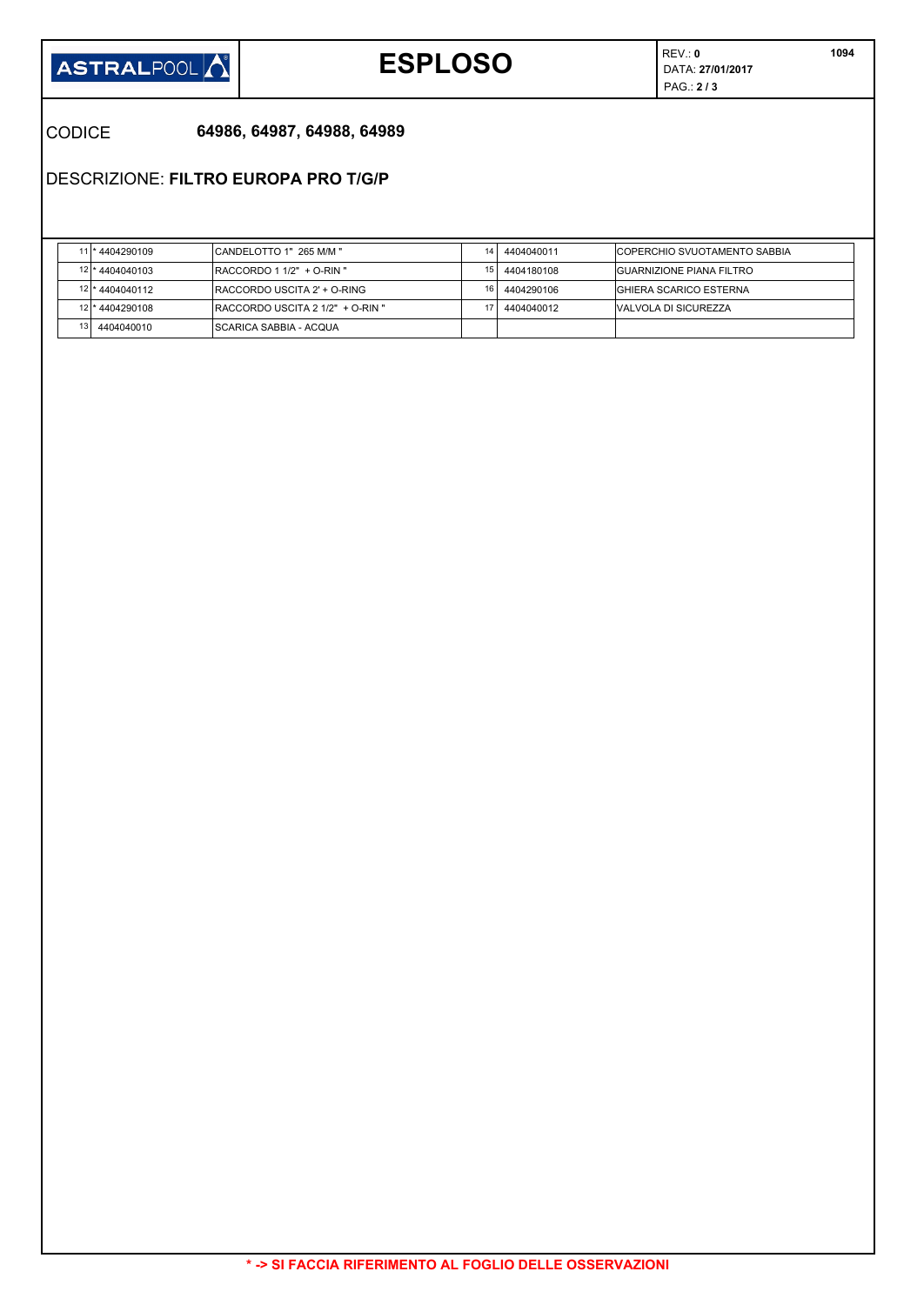

# **ESPLOSO DATA:** 27/01/2017

REV.: **0** PAG.: **3 / 3** 

CODICE **64986, 64987, 64988, 64989**

DESCRIZIONE: **FILTRO EUROPA PRO T/G/P**

### **OSSERVAZIONI**

| POS            | CODICE     | <b>OSSERVAZIONI</b>      |  |
|----------------|------------|--------------------------|--|
| 5              | 4404010299 | PER: 64988               |  |
| 5              | 4404040004 | PER: 64987               |  |
| 5              | 4404040006 | PER: 64989               |  |
| 5              | 4404040015 | PER: 64986               |  |
| 6              | 4404040007 | PER: 64986               |  |
| 6              | 4404040008 | PER: 64988               |  |
| 6              | 4404040009 | PER: 64989               |  |
| 6              | 4404040016 | PER: 64987               |  |
| 7              | 4404190324 | PER: 64989               |  |
| $\overline{7}$ | 4404300910 | PER: 64987, 64988        |  |
| 7              | 4404301004 | PER: 64986               |  |
| 8              | 4404300707 | PER: 64989               |  |
| 8              | 4404301003 | PER: 64986, 64987, 64988 |  |
| 9              | 4404010172 | PER: 64986               |  |
| 9              | 4404010174 | PER: 64988               |  |
| 9              | 4404040017 | PER: 64987               |  |
| 9              | 4404040018 | PER: 64989               |  |
| 10             | 4404010025 | PER: 64986               |  |
| 10             | 4404010026 | PER: 64987               |  |
| 10             | 4404010027 | PER: 64988               |  |
| 10             | 4404010048 | PER: 64989               |  |
| 11             | 4404290109 | PER: 64989 [6UT]         |  |
| 11             | 4404300915 | PER: 64987 [4UT]         |  |
| 11             | 4404300916 | PER: 64988 [6UT]         |  |
| 11             | 4404300917 | PER: 64986 [4UT]         |  |
| 12             | 4404040103 | PER: 64986               |  |
| 12             | 4404040112 | PER: 64987, 64988        |  |
| 12             | 4404290108 | PER: 64989               |  |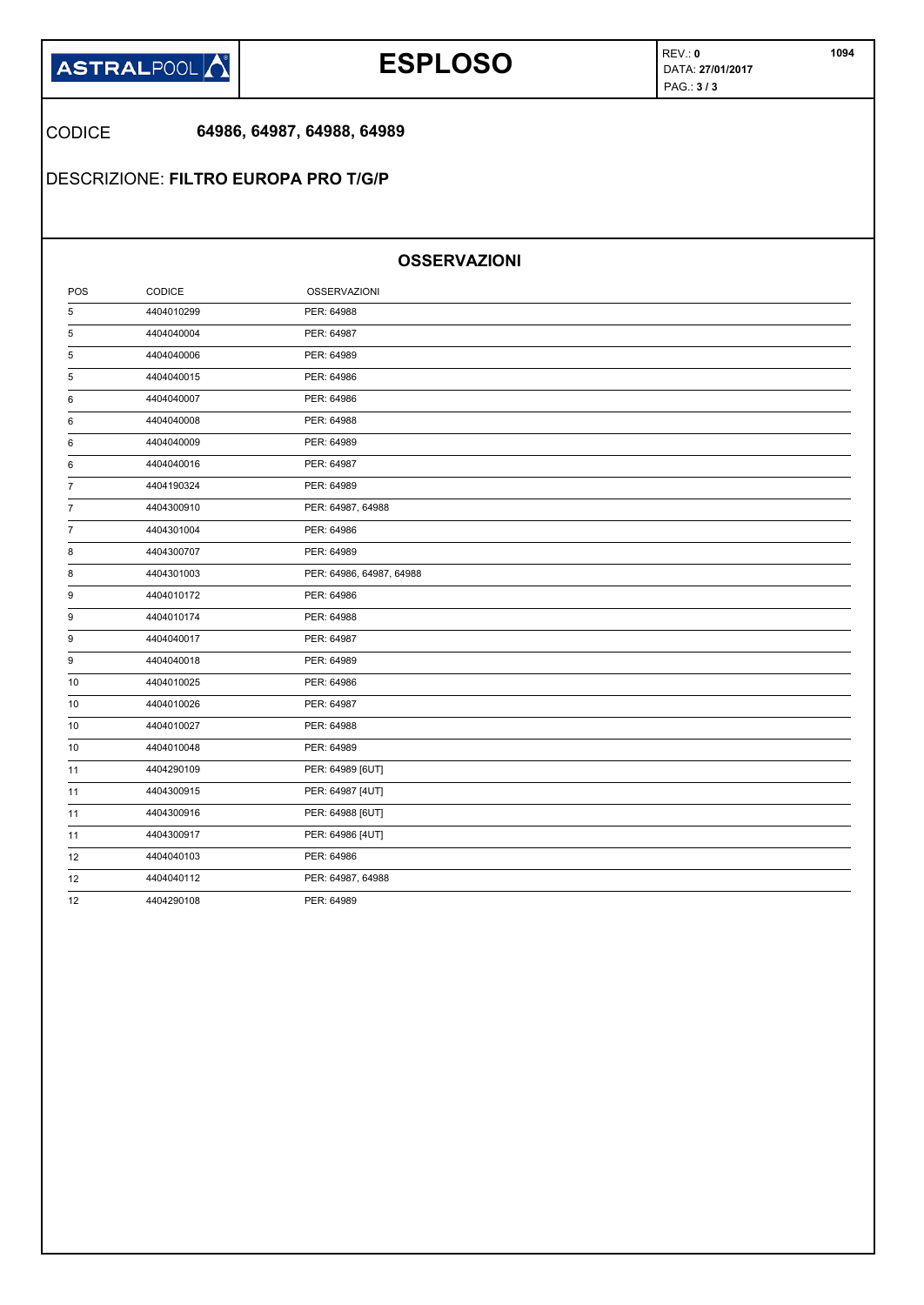

| 4404040013              | FILTERDECKEL UND DICHTUNG   |    | *4404190324        | IKEGEL WASSERVERTEILER D. 75        |
|-------------------------|-----------------------------|----|--------------------|-------------------------------------|
| 4404040002              | O-RING ABDECKUNG            |    | 8 * 4404301003     | IENTLÜFTUNG UND ROHR L=670          |
| 4404302104              | <b>SET ABLASS</b>           |    | 8 * 4404300707     | ROHR HART L - 845                   |
| 4404180404              | IMANOMETER KOMPLETT         |    | $9$ * 4404010172   | ISAMMELROHRSET D. 500               |
| 5 * 4404040015          | FILTERFUSS D. 500           |    | $9$   * 4404040017 | SAMMELROHRSET D. 600                |
| 5 * 4404040004          | FILTERFUSS D. 600           |    | 9 * 4404010174     | ISAMMELROHRSET D. 750               |
| 5 * 4404010299          | <b>FILTERFUSS 33</b>        |    | $9$ * 4404040018   | SAMMELROHRSET D. 900                |
| 5 * 4404040006          | FILTERFUSS D. 900           |    | 10 * 4404010025    | SET FILTERSTERN-SCHLITZROHR D. 400  |
| 6 * 4404040007          | ISET WASSERVERTEILER D. 500 | 10 | *4404010026        | ISET FILTERSTERN-SCHLITZROHR D. 500 |
| 6 * 4404040016          | SET WASSERVERTEILER D. 600  |    | 10   * 4404010027  | ISET FILTERSTERN-SCHLITZROHR D. 650 |
| $6$ * 4404040008        | ISET WASSERVERTEILER D. 750 | 10 | *4404010048        | ISET FILTERSTERN-SCHLITZROHR D. 750 |
| 6 *4404040009           | ISET WASSERVERTEILER D. 900 |    | 11  * 4404300917   | FILTERSTERN-SCHLITZROHR 1" 110 M "  |
| 7 * 4404301004          | KEGEL WASSERVERTEILER D. 50 |    | 11  * 4404300915   | FILTERSTERN-SCHLITZROHR 1" 175 M "  |
| <sup>*</sup> 4404300910 | KEGEL WASSERVERTEILER D. 63 |    | 11  * 4404300916   | FILTERSTERN-SCHLITZROHR 1" 225 M "  |
|                         |                             |    |                    |                                     |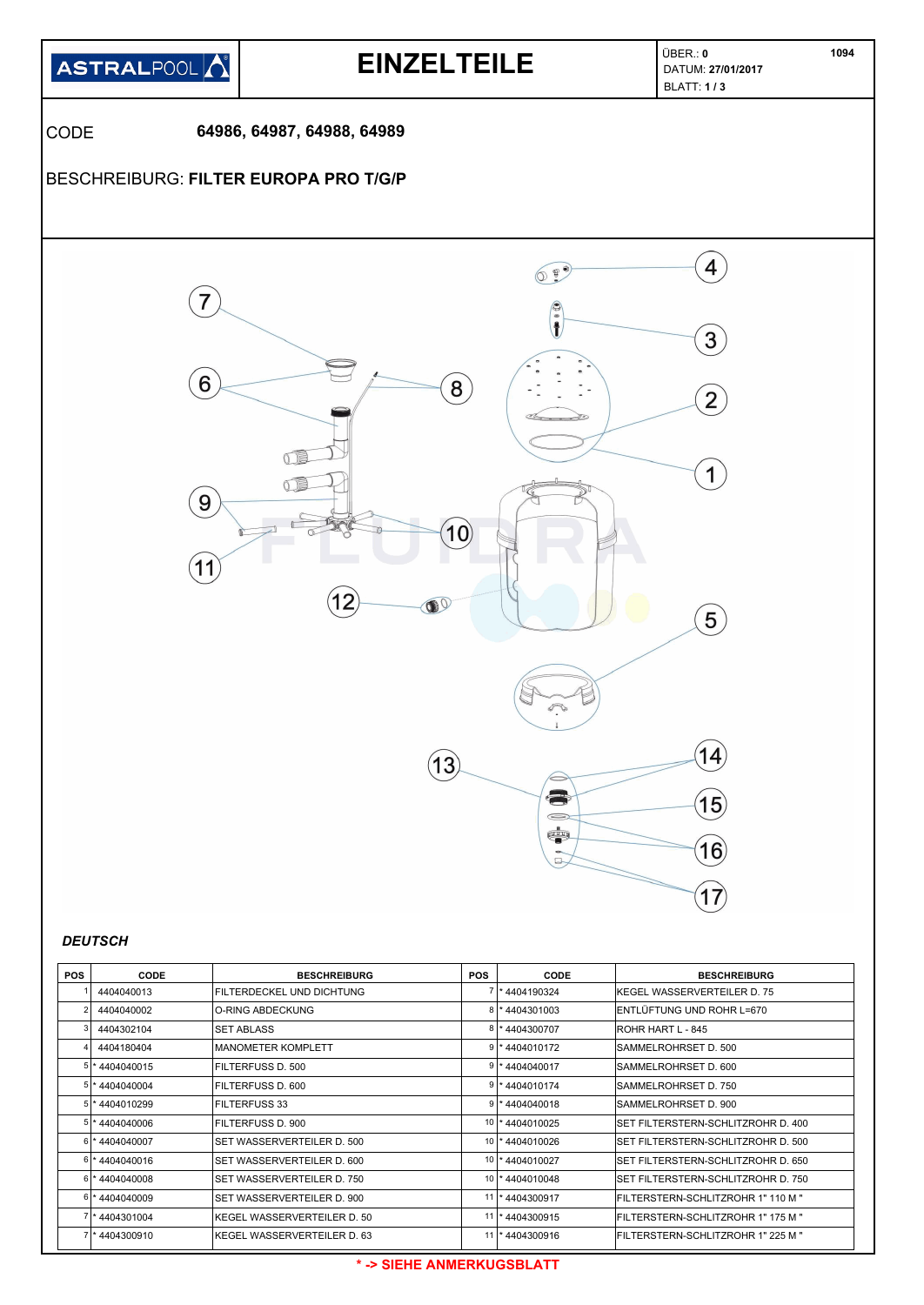

# **EINZELTEILE**  $\left| \begin{array}{c} \circ & \circ \\ \circ & \circ \\ \circ & \circ \end{array} \right|$

ÜBER.: **0** BLATT: **2 / 3** 

CODE **64986, 64987, 64988, 64989**

BESCHREIBURG: **FILTER EUROPA PRO T/G/P**

|                 | 11 * 4404290109 | IFILTERSTERN-SCHLITZROHR 1" 265 M "     | 14. | 4404040011 | IABDECKUNG SANDAUSLASS        |
|-----------------|-----------------|-----------------------------------------|-----|------------|-------------------------------|
|                 | 12 * 4404040103 | IGEWINDESTÜCK 1 1/2" UND O-RIN "        | 15  | 4404180108 | <b>IFLACHDICHTUNG FILTER</b>  |
|                 | 12 * 4404040112 | IGEWINDESTÜCK AUSGANG 2" UND O-RIN "    | 16  | 4404290106 | <b>IMUTTER AUSLASS AUSSEN</b> |
|                 | 12 * 4404290108 | GEWINDESTÜCK AUSGANG 2 1/2" UND O-RIN " |     | 4404040012 | <b>ISICHERHEITSVENTIL</b>     |
| 13 <sup>1</sup> | 4404040010      | ISANDAUSLASS - ABLASS                   |     |            |                               |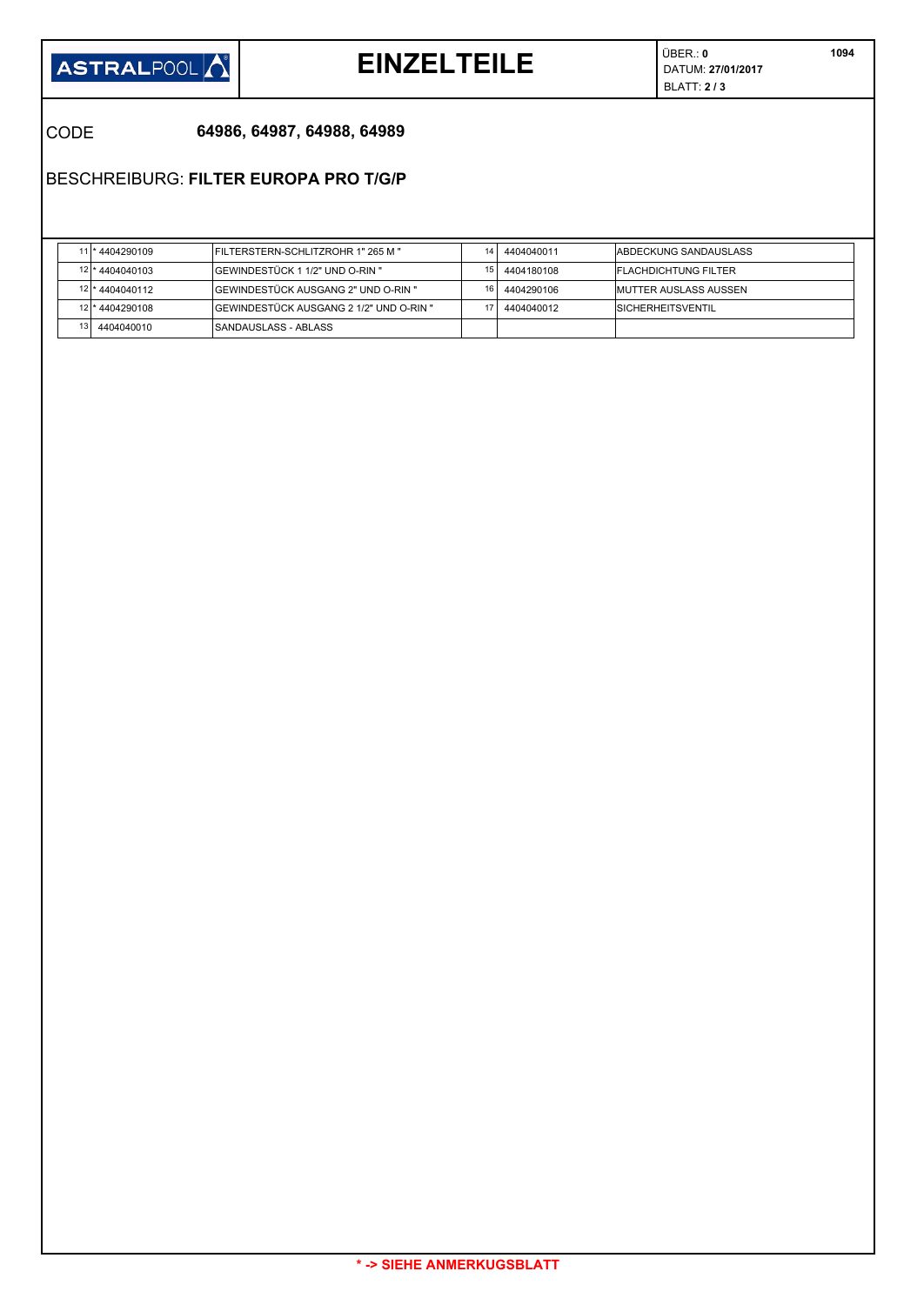

## **EINZELTEILE**  $\left| \begin{array}{c} \circ & \circ \\ \circ & \circ \\ \circ & \circ \end{array} \right|$

ÜBER.: **0** BLATT: **3 / 3** 

### CODE **64986, 64987, 64988, 64989**

BESCHREIBURG: **FILTER EUROPA PRO T/G/P**

#### **HINWEISE**

| POS            | CODE       | <b>HINWEISE</b>          |  |
|----------------|------------|--------------------------|--|
| 5              | 4404010299 | FÜR: 64988               |  |
| 5              | 4404040004 | FÜR: 64987               |  |
| 5              | 4404040006 | FÜR: 64989               |  |
| 5              | 4404040015 | FÜR: 64986               |  |
| 6              | 4404040007 | FÜR: 64986               |  |
| 6              | 4404040008 | FÜR: 64988               |  |
| 6              | 4404040009 | FÜR: 64989               |  |
| 6              | 4404040016 | FÜR: 64987               |  |
| $\overline{7}$ | 4404190324 | FÜR: 64989               |  |
| 7              | 4404300910 | FÜR: 64987, 64988        |  |
| $\overline{7}$ | 4404301004 | FÜR: 64986               |  |
| 8              | 4404300707 | FÜR: 64989               |  |
| 8              | 4404301003 | FÜR: 64986, 64987, 64988 |  |
| 9              | 4404010172 | FÜR: 64986               |  |
| 9              | 4404010174 | FÜR: 64988               |  |
| 9              | 4404040017 | FÜR: 64987               |  |
| 9              | 4404040018 | FÜR: 64989               |  |
| 10             | 4404010025 | FÜR: 64986               |  |
| 10             | 4404010026 | FÜR: 64987               |  |
| 10             | 4404010027 | FÜR: 64988               |  |
| 10             | 4404010048 | FÜR: 64989               |  |
| 11             | 4404290109 | FÜR: 64989 [6UT]         |  |
| 11             | 4404300915 | FÜR: 64987 [4UT]         |  |
| 11             | 4404300916 | FÜR: 64988 [6UT]         |  |
| 11             | 4404300917 | FÜR: 64986 [4UT]         |  |
| 12             | 4404040103 | FÜR: 64986               |  |
| 12             | 4404040112 | FÜR: 64987, 64988        |  |
| 12             | 4404290108 | FÜR: 64989               |  |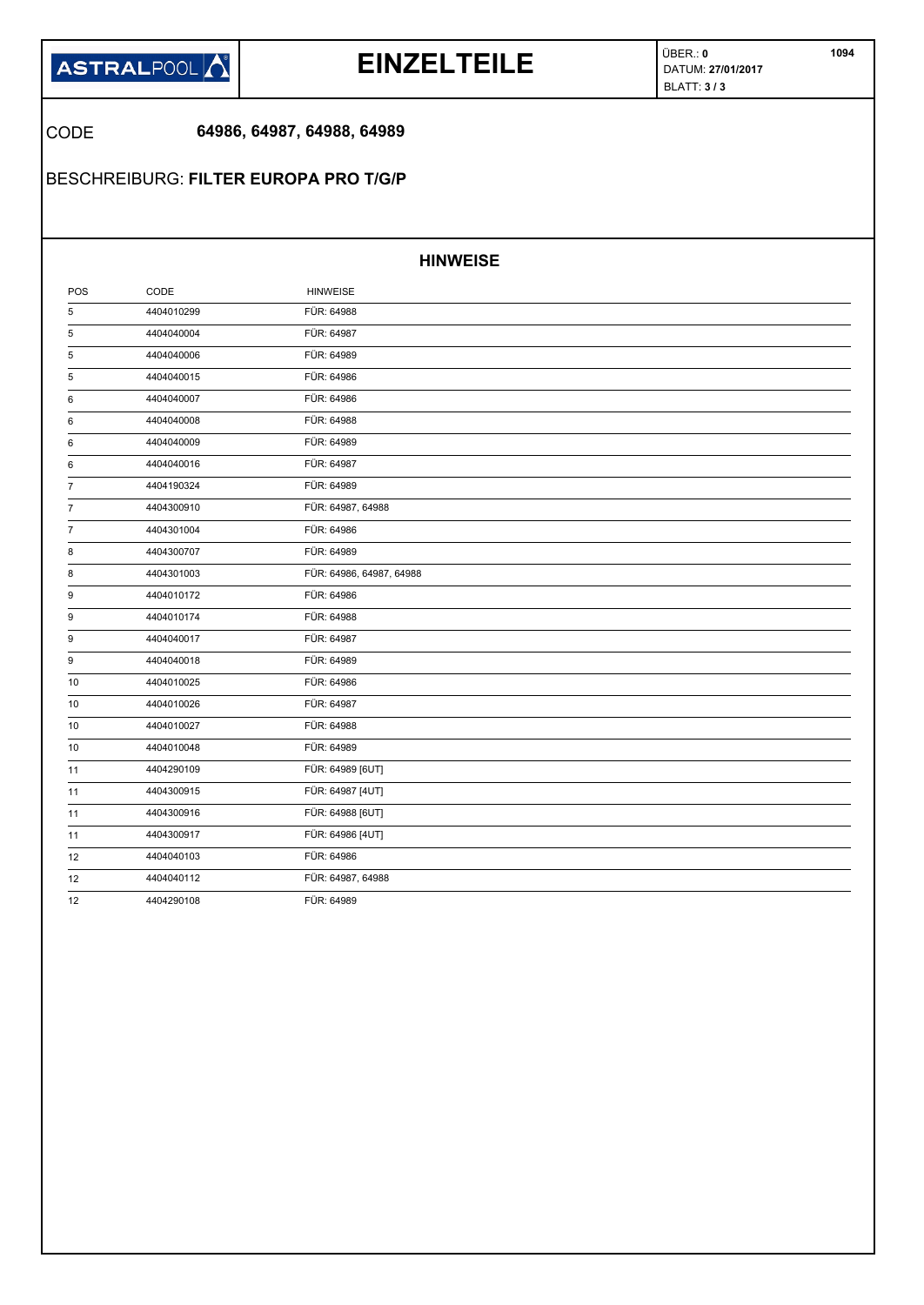

| <b>PORTUGUES</b> |  |
|------------------|--|
|------------------|--|

| <b>POS</b> | <b>CODIGO</b>    | <b>DESCRIÇÃO</b>     | <b>POS</b> | <b>CODIGO</b>     | <b>DESCRIÇÃO</b>            |
|------------|------------------|----------------------|------------|-------------------|-----------------------------|
|            | 4404040013       | TAMPA FILTRO + JUNTA |            | 1* 4404190324     | ICONO DIFUSOR D. 75         |
|            | 4404040002       | JUNTA TÓRICA TAMPA   |            | 8 * 4404301003    | PURGA AR + TUBO L=670       |
|            | 4404302104       | CONJUNTO PURDA AREIA |            | 8 * 4404300707    | TUBO RÍGIDO L-845           |
|            | 4404180404       | MANÓMETRO COMPLETO   |            | $9$  * 4404010172 | CJTO. COLECTOR D. 500       |
|            | 5 * 4404040015   | PÉ FILTRO D. 500     |            | $9$  * 4404040017 | CJTO. COLECTOR D. 600       |
|            | 5 * 4404040004   | PÉ FILTRO D. 600     |            | 9 * 4404010174    | CJTO, COLECTOR D. 750       |
|            | 5 * 4404010299   | PÉ FILTRO 33         |            | $9$ * 4404040018  | CJTO, COLECTOR D. 900       |
|            | 5 * 4404040006   | IPÉ FILTRO D. 900    |            | 10 * 4404010025   | CJTO. BRACO COLECTOR D. 400 |
|            | 6 * 4404040007   | CJTO. DIFUSOR D. 500 |            | 10 * 4404010026   | CJTO. BRACO COLECTOR D. 500 |
|            | 6 * 4404040016   | CJTO. DIFUSOR D. 600 |            | 10   * 4404010027 | CJTO. BRACO COLECTOR D.650  |
|            | $6$ * 4404040008 | CJTO, DIFUSOR D. 750 |            | 10 * 4404010048   | CJTO. BRACO COLECTOR D. 750 |
|            | 6 * 4404040009   | CJTO. DIFUSOR D. 900 |            | 11  * 4404300917  | BRAÇO COLECTOR 1" 110 M "   |
|            | 7 * 4404301004   | CONO DIFUSOR D. 50   |            | 11  * 4404300915  | BRACO COLECTOR 1" 175 M "   |
|            | *4404300910      | CONO DIFUSOR D. 63   |            | 11  * 4404300916  | BRACO COLECTOR 1" 225 M "   |

#### **\* -> VEJA A FICHA DE OBSERVAÇÕES**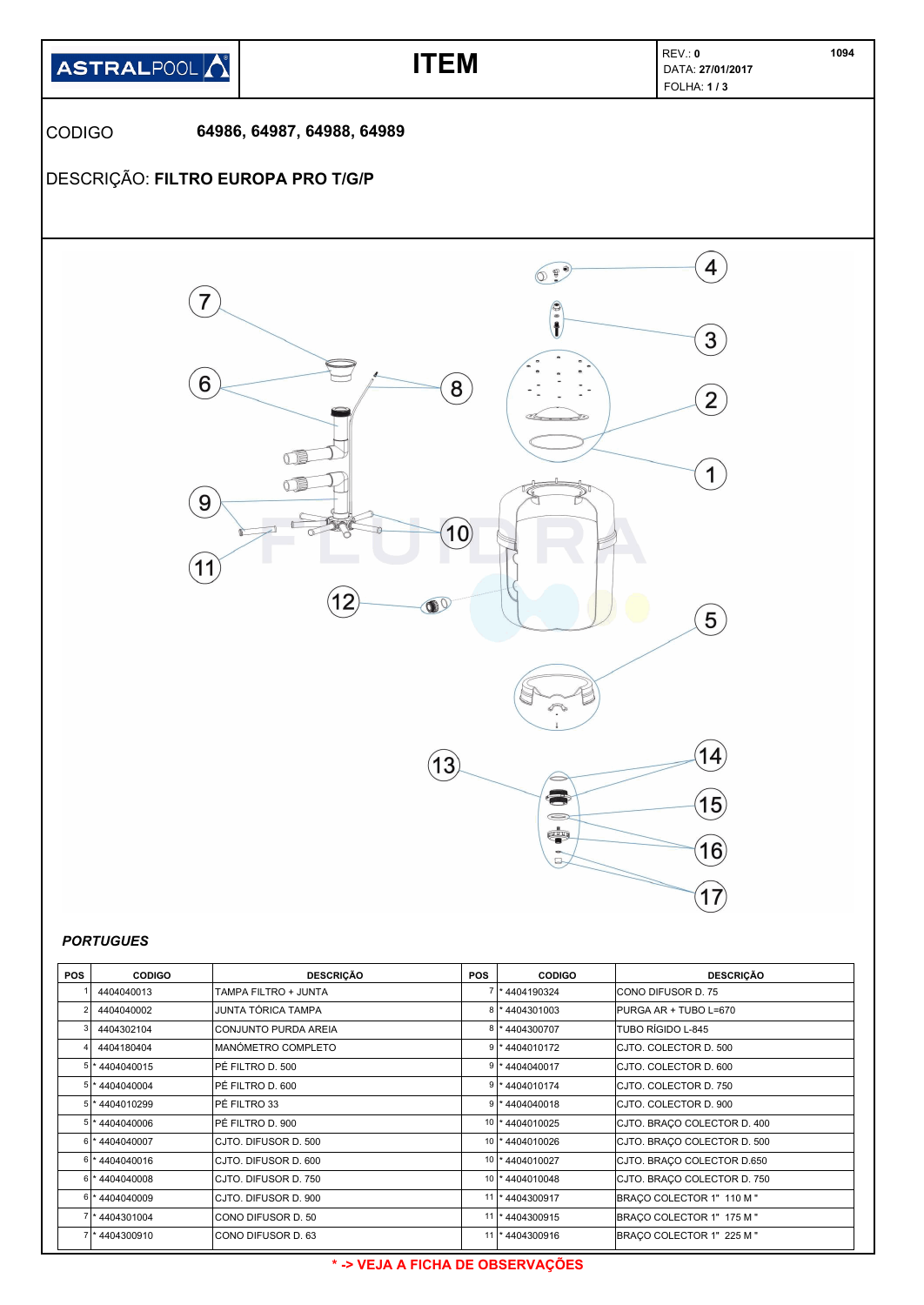

REV.: **0 ITEM**  $\sum_{\text{DATA: } 27/01/2017}$ FOLHA: **2 / 3** 

CODIGO **64986, 64987, 64988, 64989**

DESCRIÇÃO: **FILTRO EUROPA PRO T/G/P**

|                 | 11 * 4404290109 | <b>IBRACO COLECTOR 1" 265 M/M "</b>     | 14 | 4404040011 | <b>ITAMPA ESVAZIAMENTO AREIA</b> |
|-----------------|-----------------|-----------------------------------------|----|------------|----------------------------------|
|                 | 12 * 4404040103 | <b>IRACORD 1 1/2" JUNTA TORIC "</b>     | 15 | 4404180108 | <b>JUNTA PLANA FILTRO</b>        |
|                 | 12 * 4404040112 | ACOPLADOR SAÍDA 2" + JUNTA TORIC "      | 16 | 4404290106 | <b>PORCA DESCARGA EXTERIOR</b>   |
|                 | 12 * 4404290108 | IRACORD DE SAIDA 2 1/2" + JUNTA TÓRIC " |    | 4404040012 | <b>VÁLVULA DE SEGURANCA</b>      |
| 13 <sup>1</sup> | 4404040010      | IDESCARREGA AREIA - ÁGUA                |    |            |                                  |